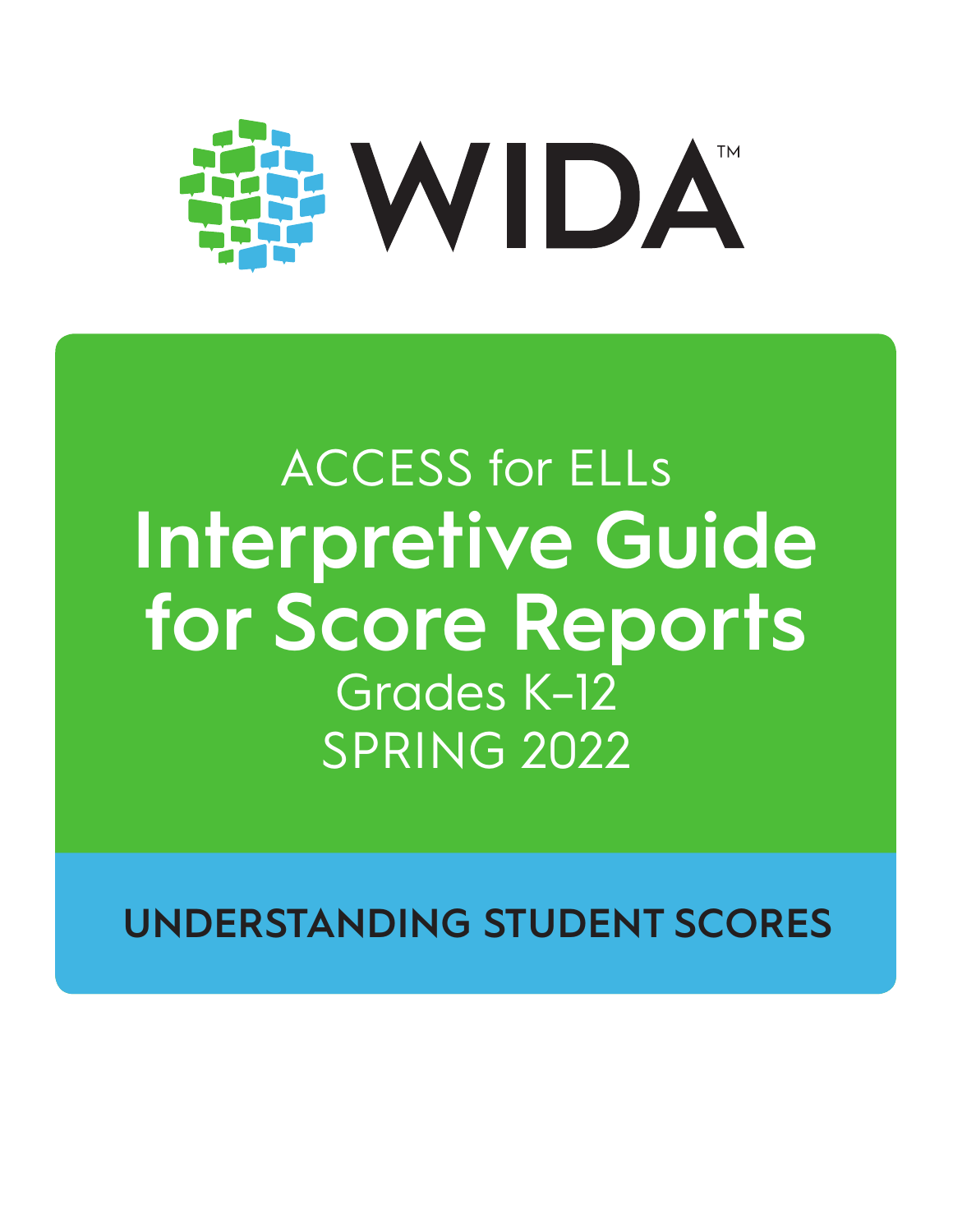#### **Contents**

This document helps educators understand what students' ACCESS for ELLs scores mean and what to do with that information. It also introduces some of the tools available to program coordinators and district administrators interested in reviewing and taking action on group performance on ACCESS for ELLs.

**This document presents WIDA recommendations for interpreting and using test scores. State and district policies on test score use may differ from one another and may also vary from the recommendations presented in this document.**

The Every Student Succeeds Act of 2015 requires that all students identified as English language learners (ELLs) be assessed annually for English language proficiency. ACCESS for ELLs meets federal accountability requirements and provides educators with a measure of the English language proficiency growth of ELLs.

© 2022 Board of Regents of the University of Wisconsin System, on behalf of WIDA.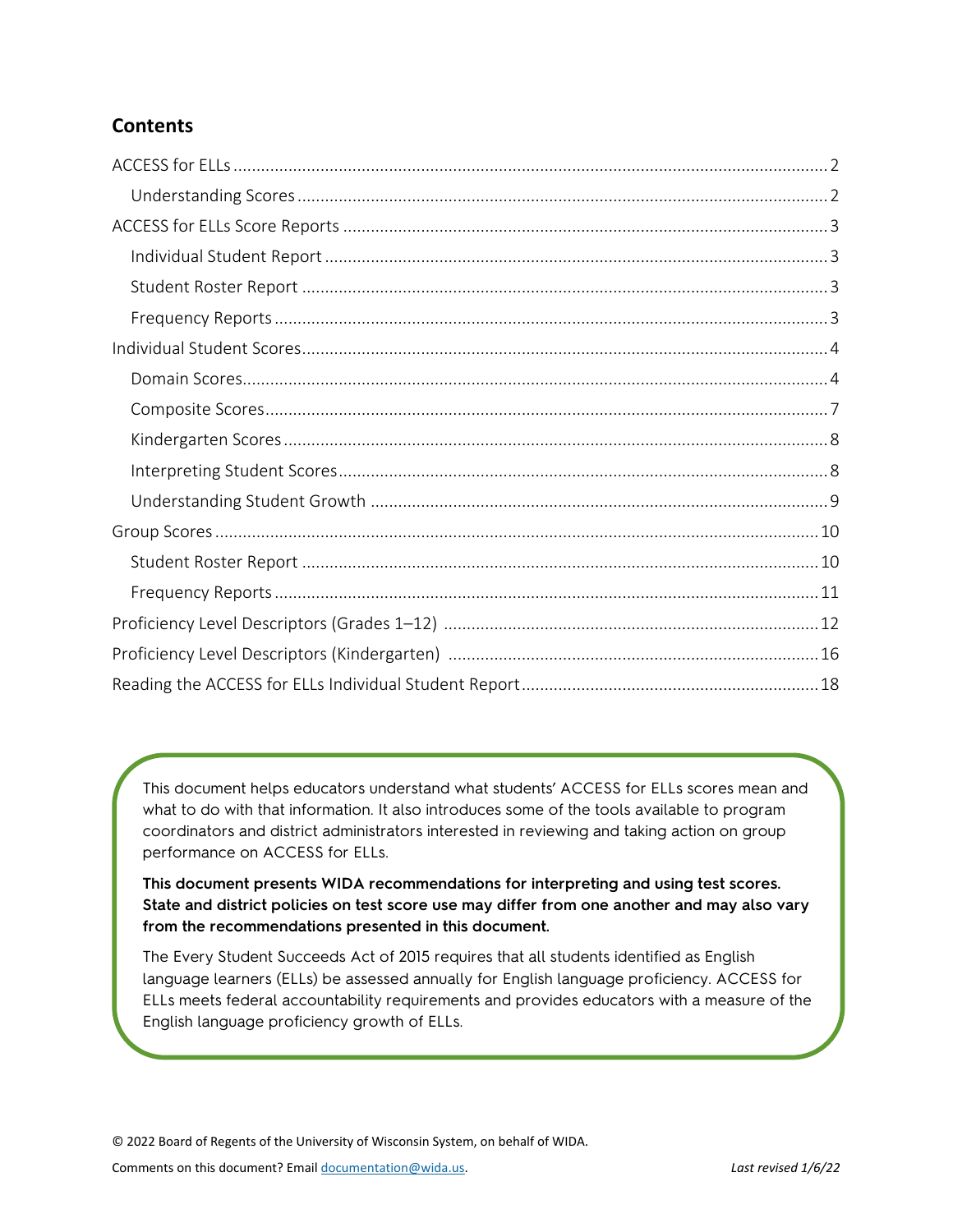## <span id="page-2-0"></span>**ACCESS for ELLs**

ACCESS for ELLs is a suite of large-scale English language proficiency tests for K–12 students. It is one component of WIDA's comprehensive, standards-driven system that supports the teaching and learning of English language learners (ELLs). The purpose of ACCESS for ELLs is to monitor student progress in English language proficiency on a yearly basis and to serve as just one of the many criteria that educators consider as they determine whether English learners have attained an English language proficiency level that will allow them to meaningfully participate in English language classroom instruction. Visit [wida.wisc.edu/assess/access](https://wida.wisc.edu/assess/access) for details on ACCESS for ELLs.

ACCESS for ELLs is a standards-referenced test, which means that student performance is compared to English language development standards WIDA has defined. Any student can achieve any score, and students are not ranked against each other or against the expected performance of monolingual English speakers. **Visit [wida.wisc.edu/teach/standards](https://wida.wisc.edu/teach/standards) for details on WIDA standards.**

The WIDA English Language Development Standards Framework, 2020 Edition will be the basis of future test development. However, all tests available in the 2021–2022 school year were based on the 2012 standards.

## <span id="page-2-1"></span>**Understanding Scores**

Before diving into your students' score reports, take some time to familiarize yourself with the resources on the [Can Do Descriptors page](https://wida.wisc.edu/teach/can-do/descriptors) of the WIDA website. The Can Do Descriptors and the corresponding WIDA Performance Definitions for [Speaking and Writing](https://wida.wisc.edu/resources/performance-definitions-expressive-domains) and [Listening and Reading](https://wida.wisc.edu/resources/performance-definitions-receptive-domains) can help you understand what test scores mean in practical terms. As you examine and discuss the English language proficiency profile that each Individual Student Report shows, use WIDA resources to help you move from scores to concrete recommendations for the services, instructional support, and future assessment needs of each student.

Consider holding an in-service session for your school or district so that educators can talk through [the WIDA English Language Development Standards Framework,](https://wida.wisc.edu/teach/standards/) revie[w sample score reports,](https://wida.wisc.edu/assess/access/scores-reports) and discuss how students' scores might inform plans for classroom instruction and support.

WIDA offers a variety of professional development resources that can help educators and administrators fully understand and make the best use of WIDA assessments. Check out the [current](https://wida.wisc.edu/grow)  [professional learning offerings](https://wida.wisc.edu/grow) and the webinars available in the [WIDA Secure Portal.](https://portal.wida.us/)

**Don't keep ACCESS for ELLs information to yourself!** Scores can help parents or guardians and other educators better understand a student's abilities. Find resources for sharing scores on the [Family Engagement page](https://wida.wisc.edu/teach/learners/engagement) of the WIDA website.

Use resources like the Model Performance Indicators, included in the [2012 Amplification of the English](https://wida.wisc.edu/resources/2012-amplification-wida-english-language-development-standards)  [Language Development Standards,](https://wida.wisc.edu/resources/2012-amplification-wida-english-language-development-standards) to identify and describe the language abilities a student already has, the skills a student can work on, and the instructional supports that might be effective as a student develops new language abilities. Share the profile and plans you develop with your students' content teachers. Translate your plans into the student's home language and share them with the student's family during conferences, family nights, or home visits so that home can be a place of active language learning.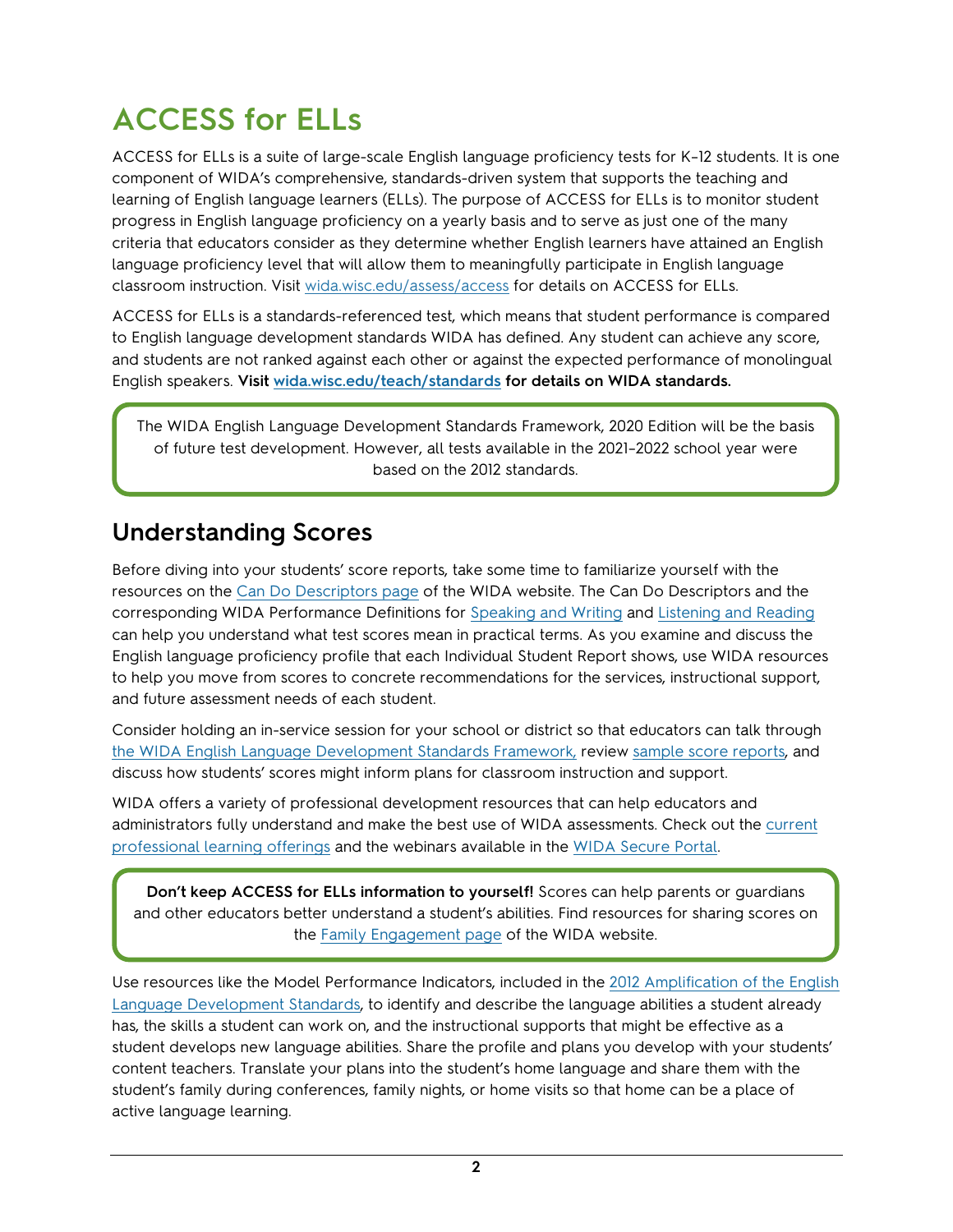## <span id="page-3-0"></span>**ACCESS for ELLs Score Reports**

### <span id="page-3-1"></span>**Individual Student Report**

**Audience:** Students, Parents and Guardians, Teachers, School Teams

Detailed report of a single student's performance, including proficiency level and scale scores for each language domain and four composite areas. Share with students to set language goals. Share with parents and guardians as part of discussions around student progress and achievement. Share with the student's teachers to inform individualized classroom instruction and assessment.

#### **Translations of the Individual Student Report are available in the following languages i[n WIDA AMS.](https://www.drcedirect.com/all/eca-portal-ui/welcome/WIDA)**

Albanian, Amharic, Arabic (MSA), Bengali, Bosnian, Burmese, Chamorro, Chinese (Simplified), Chinese (Traditional), Chuukese, Dari, French (European), German, Gujarati, Haitian Creole, Hawaiian, Hindi, Hmong, Ilokano, Italian, Japanese, Karen, Khmer (Cambodian), Korean, Lao, Malayalam, Mandingo, Marshallese, Nepali, Pashto, Polish, Portuguese (Brazilian), Punjabi, Romanian, Russian, Samoan, Serbian, Somali, Spanish (International), Swahili, Tagalog, Telugu, Tongan, Turkish, Ukrainian, Urdu, Vietnamese, Wolof

**Translated reports should always accompany—not replace!—official reports in English.**

### <span id="page-3-2"></span>**Student Roster Report**

**Audience:** Teachers, Program Coordinators and Directors, Administrators

Overview report on the performances of a group of students, including proficiency level and scale scores for each language domain and composite area by school, grade, student, tier, and grade-level cluster. Share with administrators and teachers to inform classroom instruction and assessment.

## <span id="page-3-3"></span>**Frequency Reports**

High-level report for a single grade within a school, district, or state on the number and percentage of tested students that achieved each proficiency level for each language domain and composite area.

| <b>School Frequency Report</b>                                                            | <b>District Frequency Report</b>                                                               | <b>State Frequency Report</b>                                                                                                    |
|-------------------------------------------------------------------------------------------|------------------------------------------------------------------------------------------------|----------------------------------------------------------------------------------------------------------------------------------|
| Audience: Program<br>Coordinators and Directors,<br>Administrators                        | <b>Audience: Program Coordinators</b><br>and Directors, Administrators,<br>Boards of Education | <b>Audience: State and District</b><br>Program Staff, Policy Makers and<br>Legislators                                           |
| Share with school and district<br>staff to inform school-level<br>programmatic decisions. | Share with district staff to inform<br>district-level programmatic<br>decisions.               | Use to prepare reports for<br>policymakers and legislators and<br>to inform state- and district-level<br>programmatic decisions. |

#### **The ACCESS for ELLs Scores and Reports can be found on the WIDA website [here.](https://wida.wisc.edu/assess/access/scores-reports)**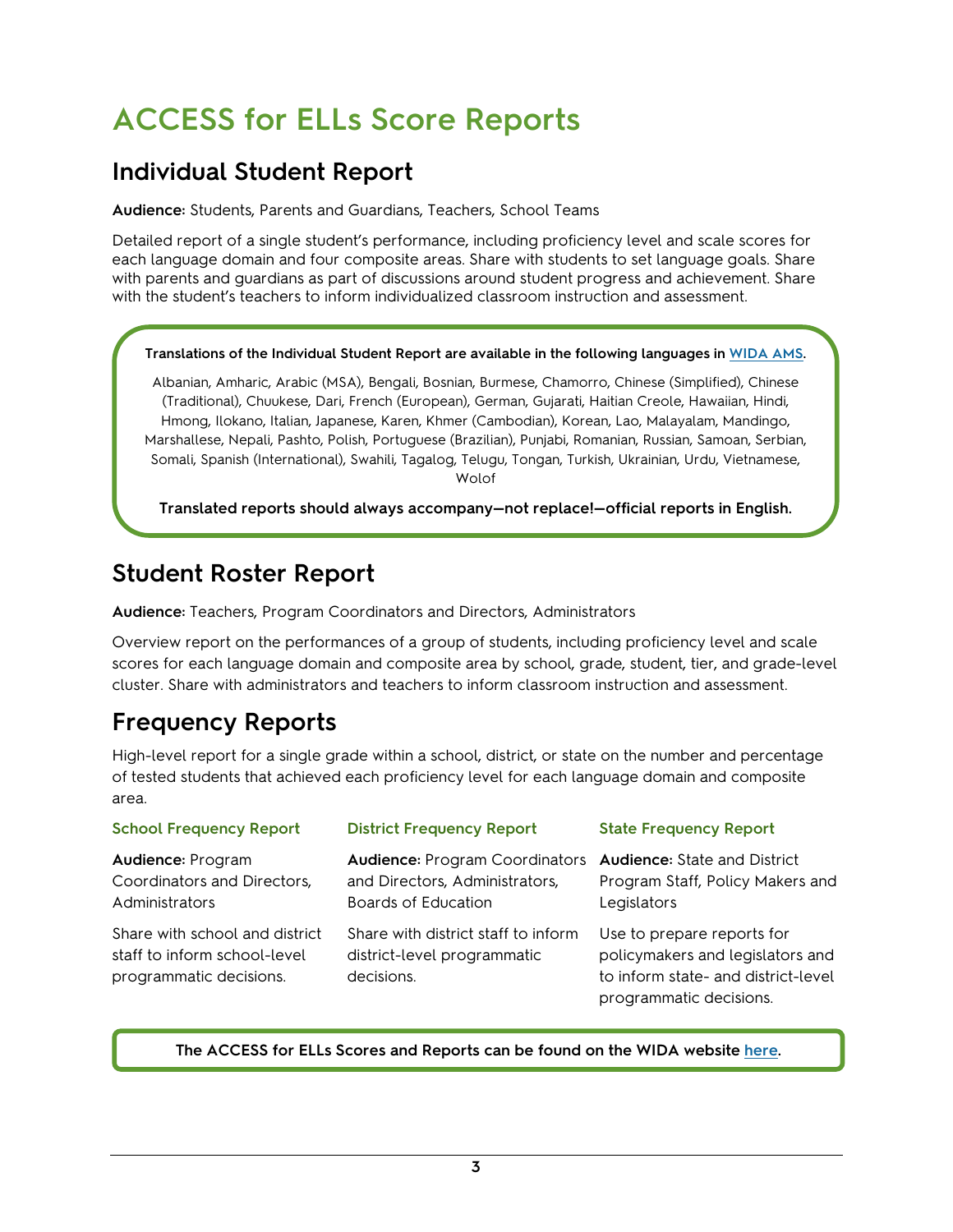## <span id="page-4-0"></span>**Individual Student Scores**

## <span id="page-4-1"></span>**Domain Scores**

The Individual Student Report contains detailed information about a student's performance on each section of ACCESS for ELLs. It is primarily for students, parents or guardians, and teachers. It provides a snapshot of how well the student understands and can produce the language needed to access the academic content presented in an English-medium classroom. The Individual Student Report shows a proficiency level and a scale score for each of the four language domains.

| <b>Language Domain</b>       | <b>Proficiency Level</b><br>(Possible 1.0-6.0)<br>6 | Scale Score (Possible 100-600) and Confidence Band<br>See Interpretive Guide for Score Reports for definitions<br>100<br>600<br>200<br>300<br>400<br>500 |  |  |  |  |
|------------------------------|-----------------------------------------------------|----------------------------------------------------------------------------------------------------------------------------------------------------------|--|--|--|--|
| <b>Listening</b>             | 4.0                                                 | 368                                                                                                                                                      |  |  |  |  |
| <b>Speaking</b>              | 2.2                                                 | 320                                                                                                                                                      |  |  |  |  |
| 530<br>5.5<br><b>Reading</b> |                                                     |                                                                                                                                                          |  |  |  |  |
| 噩<br><b>Writing</b>          | 1.5                                                 | 190                                                                                                                                                      |  |  |  |  |

**Proficiency levels** are interpretive scores. In other words, they are based on, but separate from, scale scores. The proficiency level score describes the student's performance in terms of the six WIDA English Language Proficiency Levels:



The proficiency level score is a whole number followed by a decimal. The whole number reflects the student's proficiency level, and the number after the decimal reflects how far the student has progressed within that level. For example, a student with a score of 3.7 is at proficiency level 3 and is over halfway toward achieving proficiency level 4. At the bottom of the Individual Student Report, each proficiency level achieved by the student is explained in terms of what they can do using English. A complete [list of the proficiency](#page-12-0) level descriptors is included in this document.

Take care when comparing proficiency level scores across grades. A second grader with a 4.0 in Listening and a 3.0 in Speaking is demonstrating more developed listening skills than speaking skills. However, proficiency levels are relevant to the context of a particular grade level. A second grader with a 4.0 in Listening and an eighth grader with a 4.0 in Listening are exposed to very different, grade-level appropriate content as they test. While their score reports reflect the same proficiency level, the eighth grader is demonstrating more skill by responding to more challenging content.

It's also important to consider grade-appropriate expectations when students in different grades take the same grade-level cluster test. For example, when a sixth grader and an eighth grader take the grades 6–8 test and both earn proficiency level scores of 4.0, this is the result of the eighth grader earning a higher scale score. The eighth grader must perform better than the sixth grader to earn the same proficiency level score because the proficiency level is grade specific.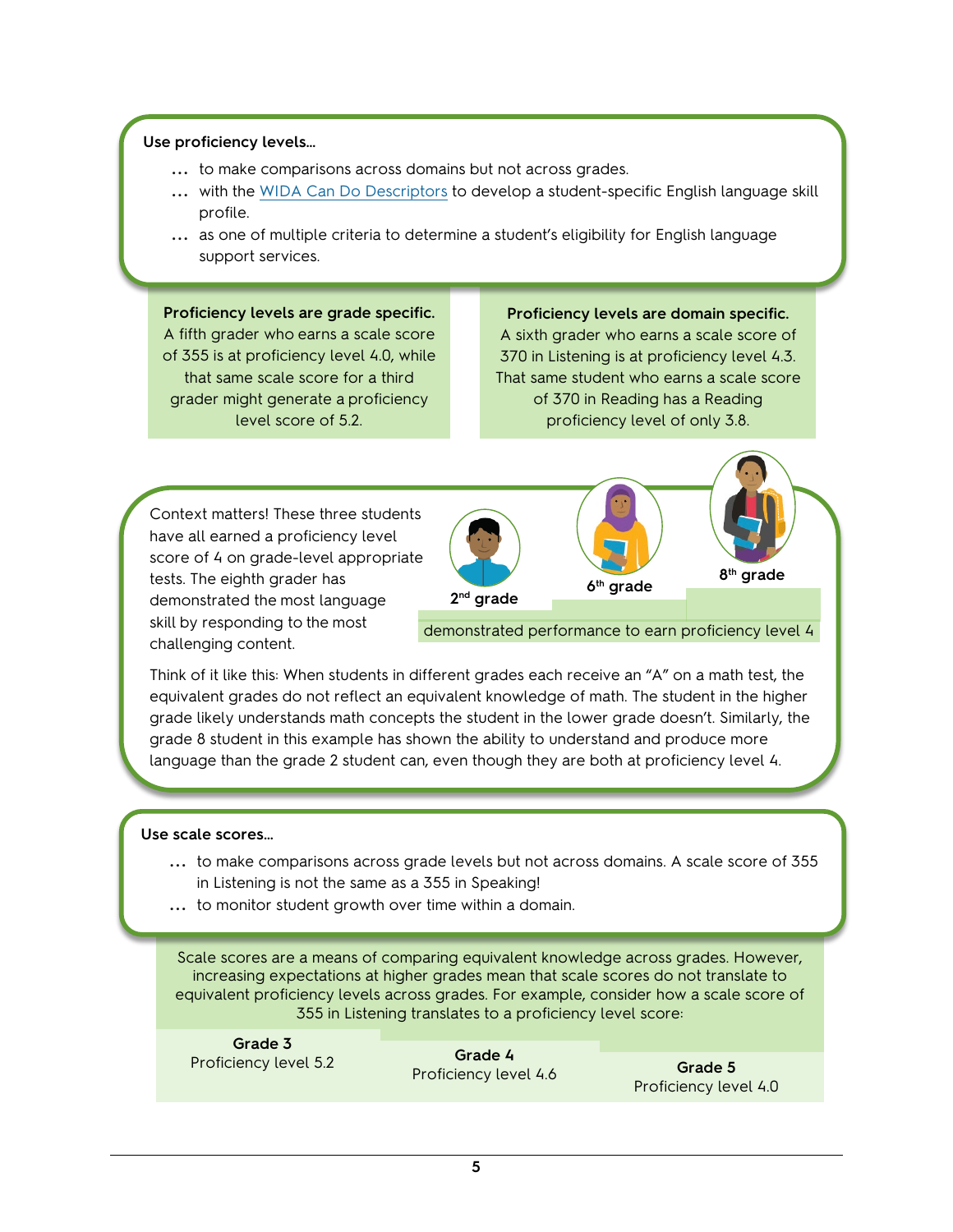**Scale scores** precisely track student growth over time and across grades. Because scale scores take into account differences in item difficulty, they place all students on a single continuum that stretches from kindergarten through grade 12. In addition, scale scores allow you to compare student performance across grades, within each domain, with more granularity than you'll see with proficiency levels. For example, using scale scores, you can track how much a student's listening ability increases from grade 6 to grade 7, or you might compare the speaking skills of your school's second graders to that of the fifth graders when evaluating curricula.

Scale scores are not raw scores. A raw score is simply a tally of correct responses. Raw scores are not reported for ACCESS for ELLs because they do not provide a meaningful measure of student performance. For example, consider two students taking ACCESS for ELLs Online. As the students move through the test, their performances determine which questions they see. The student at beginning proficiency sees easier items, and the higher-proficiency student sees more difficult items. Scale scores reflect the fact that a student who correctly answers 10 difficult questions demonstrates a higher level of proficiency than a student who correctly answers 10 less challenging questions.

A scale score is reported as a single point within a confidence band that shows the Standard Error of Measurement (SEM).



In other words, the box beneath the scale score shows the range of scores a student might receive if that student took the test again and again at a single point in time.

Confidence bands are a reminder that scale scores represent just one point in a range of potential student performance outcomes. Consider, for example, these scenarios:

- 1) The student is healthy and well rested. The testing session goes smoothly.
- 2) The student isn't feeling well. The testing session goes smoothly.
- 3) The student is healthy and well rested. The testing session is repeatedly interrupted by loud noises in the room next door.

Even though the student is the same, has the same proficiency level, and responds to the same test questions in all three scenarios, they are most likely to achieve the highest score in the first scenario. Because ACCESS for ELLs is a statistically reliable assessment, the scores in each scenario would be similar—but probably not exactly the same. The confidence band reflects the expected score variation.

Different methods are used to score the different domain tests of ACCESS for ELLs.

- The multiple-choice items of the Listening and Reading tests are machine scored.
- The constructed response items of the Writing test are scored by trained raters who use the [WIDA Writing Scoring Scale.](https://wida.wisc.edu/resources/wida-writing-scoring-scale-grades-1-12)
- The constructed response items of the Speaking domain are scored locally by certified test administrators when students take ACCESS for ELLs Paper. Recorded responses are scored centrally by trained raters when students take ACCESS for ELLs Online. Both test administrators and centralized raters use the [WIDA Speaking Scoring Scale.](https://wida.wisc.edu/resources/wida-speaking-scoring-scale-grades-1-12)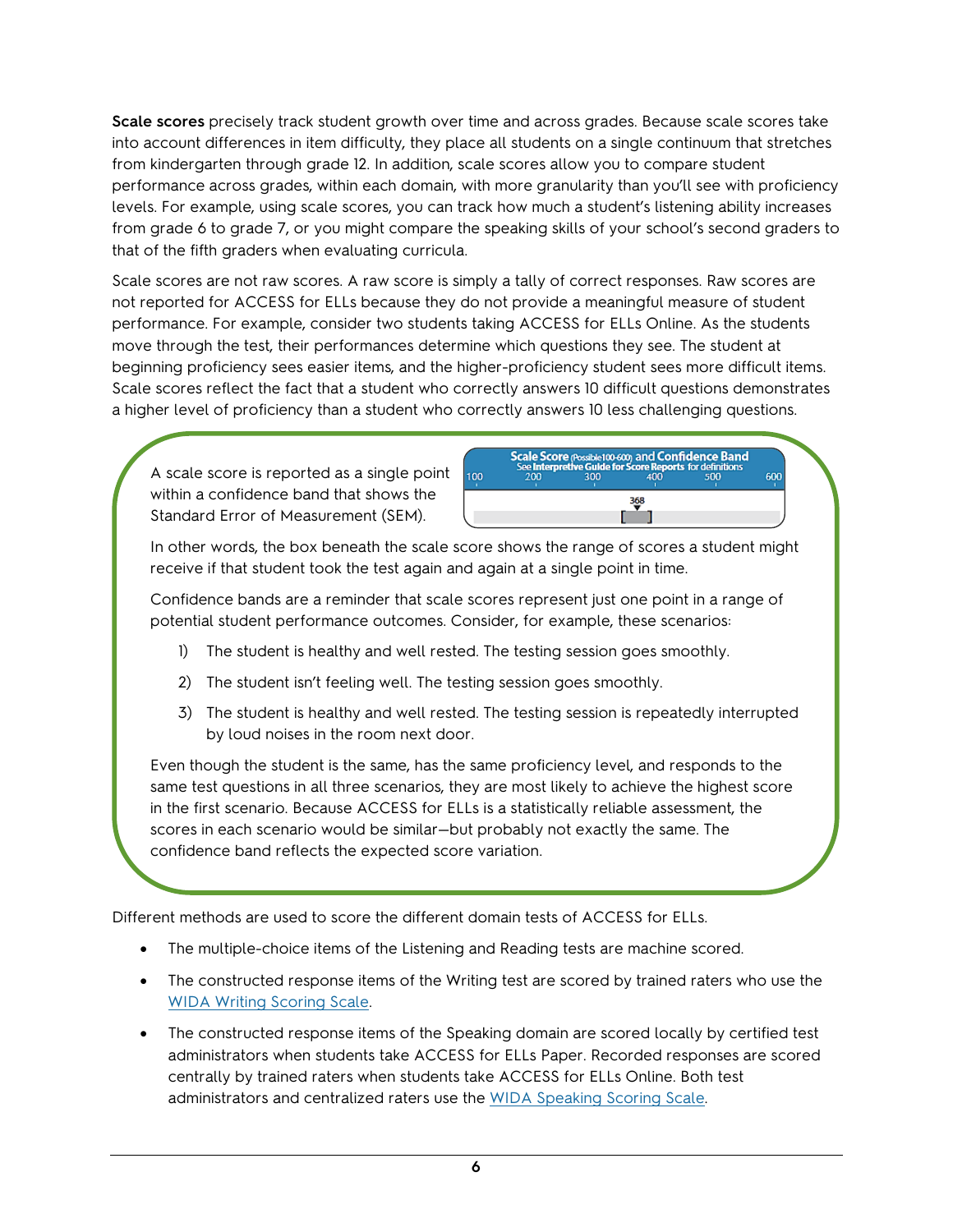More tailored to instructional planning than the scoring scales are the [WIDA Speaking and Writing](https://wida.wisc.edu/resources?keys=rubric&field_category%5B346%5D=346&field_category%5B347%5D=347)  [Rubrics.](https://wida.wisc.edu/resources?keys=rubric&field_category%5B346%5D=346&field_category%5B347%5D=347) These rubrics detail the types of spoken and written language expected of students at each proficiency level. For example, one characteristic of students at Level 2—Emerging is "repetitive sentence and phrasal patterns and formulaic grammatical structures." Students at this proficiency level might benefit from classroom activities that encourage them to practice new phrases and sentence structures. These documents, from which the scoring scales are derived, provide a practical list of specific skills that educators can reference as they plan classroom supports.

#### **WIDA rubrics and scoring scales can be found at [this link.](https://wida.wisc.edu/resources?keys=rubric)**

## <span id="page-7-0"></span>**Composite Scores**

In addition to proficiency level and scale scores for each language domain, students receive a proficiency level score and a scale score for different combinations of the language domains. These composite scores are Oral Language, Literacy, Comprehension, and Overall.

|                                                                                | <b>Proficiency Level</b> | Scale Score (Possible100-600) and Confidence Band                                                                                                                                                                                                    |             |
|--------------------------------------------------------------------------------|--------------------------|------------------------------------------------------------------------------------------------------------------------------------------------------------------------------------------------------------------------------------------------------|-------------|
| <b>Language D</b><br><i>istening</i>                                           |                          | Proficiency levels are always calculated from scale scores. For<br>example, the Reading and Writing scale scores are averaged to create<br>a Literacy scale score. The Literacy scale score is then associated with<br>a Literacy proficiency level. | ions<br>600 |
| <b>Oral Language</b><br>50% Listening + 50% Speaking                           |                          |                                                                                                                                                                                                                                                      |             |
| <b>Literacy</b><br>50% Reading + 50% Writing                                   | 3.5                      | 356                                                                                                                                                                                                                                                  |             |
| <b>Comprehension</b><br>70% Reading + 30% Listening                            | 3.7                      | 360                                                                                                                                                                                                                                                  |             |
| Overall*<br>$35\%$ Reading $+35\%$ Writing $+$<br>15% Listening + 15% Speaking | 3.4                      | 352                                                                                                                                                                                                                                                  |             |

**Composite scores demand careful consideration.** Composite scores can helpfully summarize student skills. However, similar composite scores can detract from critical differences between students. For example, two students with identical Overall scores might have very different profiles in terms of their oral language and literacy development. One student might have very strong speaking skills, while another might excel at reading. Because a high score in one language domain can inflate a composite score, a student's individual performance in each domain is more informative than a single composite score.

Only students who complete all four domains receive all four composite scores. If a student does not complete a particular domain, scores for that domain and any associated composite scores will be missing from the student's score report.

The letters NA appear on the Individual Student Report when information recorded on a test booklet or entered in WIDA AMS specifies that a particular domain test should not be scored. When NA appears for an individual language domain, NA also appears for the composite scores calculated using that domain, including the Overall score.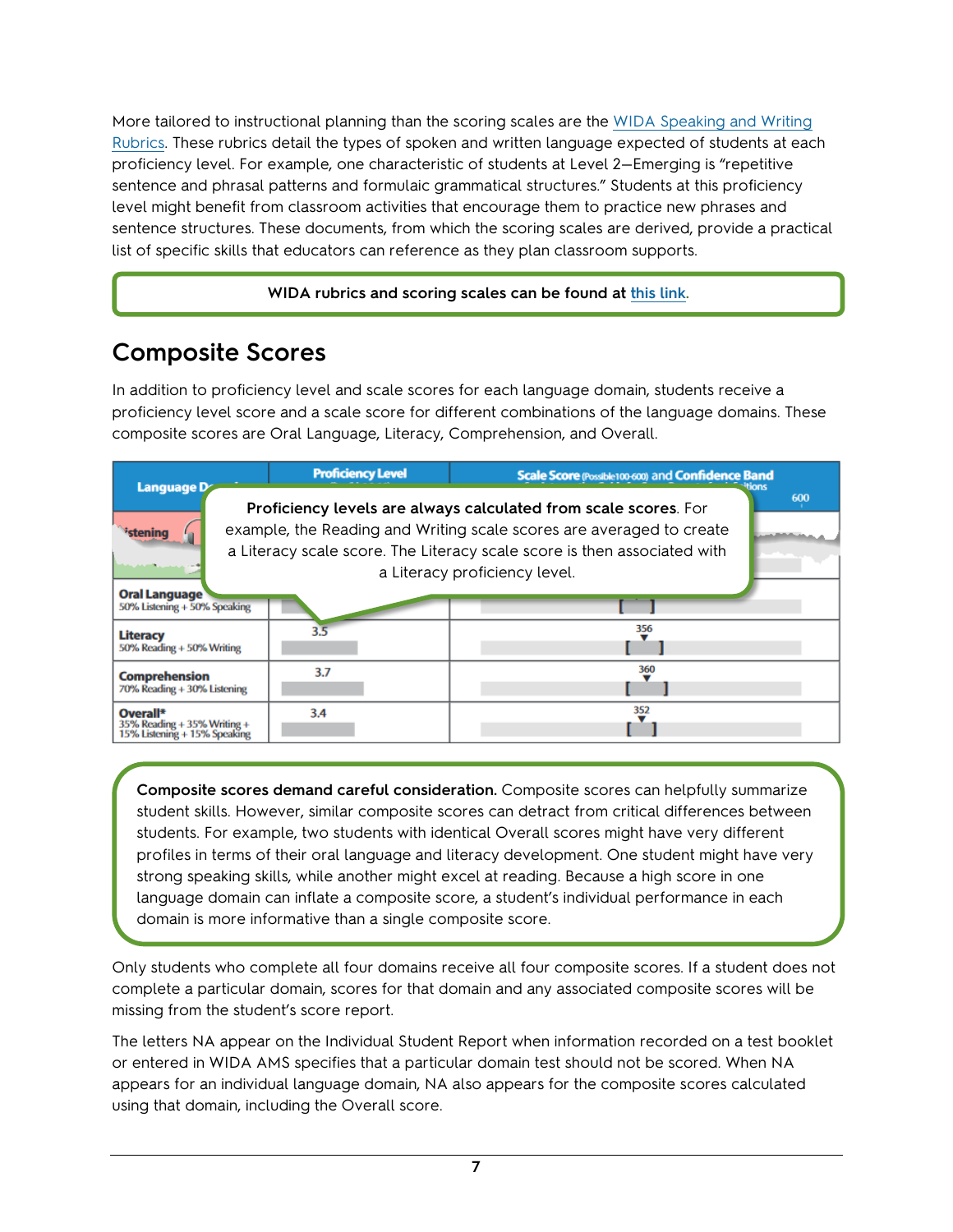Spaces are blank when a test booklet is returned or an online test submitted without any evidence that the student engaged with the test content of an entire domain test. (Practice items are not scored, so completing the practice items does not indicate that the student attempted to complete the test.) Indications that a student engaged with the test content are:

- Listening and Reading: A response is captured or marked for at least one scored item.
- Speaking: A task was scored on a paper score sheet. **OR** The Record function in the online test platform was activated for at least one scored item. A human voice need not be detected in the recording.
- Writing: Markings appear in a Writing response space in the student's test booklet. **OR** At least one visible character (not a space or a return) was entered in the response box in the online test platform.

For example:

- A student has a Do Not Score code marked for the Reading domain. NA appears for the Reading, Literacy, Comprehension, and Overall scores.
- A student logged in to the Speaking test, but never clicked the Record button for any scored items. The Speaking, Oral Language, and Overall score spaces are blank.
- NA appears for the Listening score. The Speaking score space is blank. In this scenario, NA appears for the Oral Language and Overall scores.

## <span id="page-8-0"></span>**Kindergarten Scores**

Kindergarten ACCESS for ELLs is designed with age-appropriate tasks that presume students are still developing full literacy skills. Because the test does not assess advanced reading and writing skills—as young learners with typical language development would not be expected to have these skills kindergartners cannot earn scale scores above 400, a Reading proficiency level above 5.0, or a Writing proficiency level above 4.5.

> **Highest possible proficiency levels on Kindergarten ACCESS for ELLs:** Listening: 6.0 Reading: 5.0 Speaking: 6.0 Writing: 4.5

## <span id="page-8-1"></span>**Interpreting Student Scores**

- ACCESS for ELLs scores provide information on students' English proficiency. They do not measure students' academic achievement or content knowledge.
- The ACCESS for ELLs assessment and score reports are not designed or intended to provide any meaningful information about an individual educator's skills or performance. School- and district-wide trends are more meaningful as a means to evaluate long-term program impacts than as a method to evaluate any one individual or draw conclusions about any particular group of students.
- WIDA recommends using ACCESS for ELLs scores as one of multiple pieces of information that inform high-stakes reclassification or exit decisions. Schoolwork, in-class assessments, and educator insights are all valuable evidence that can help you understand a student's English language proficiency and development.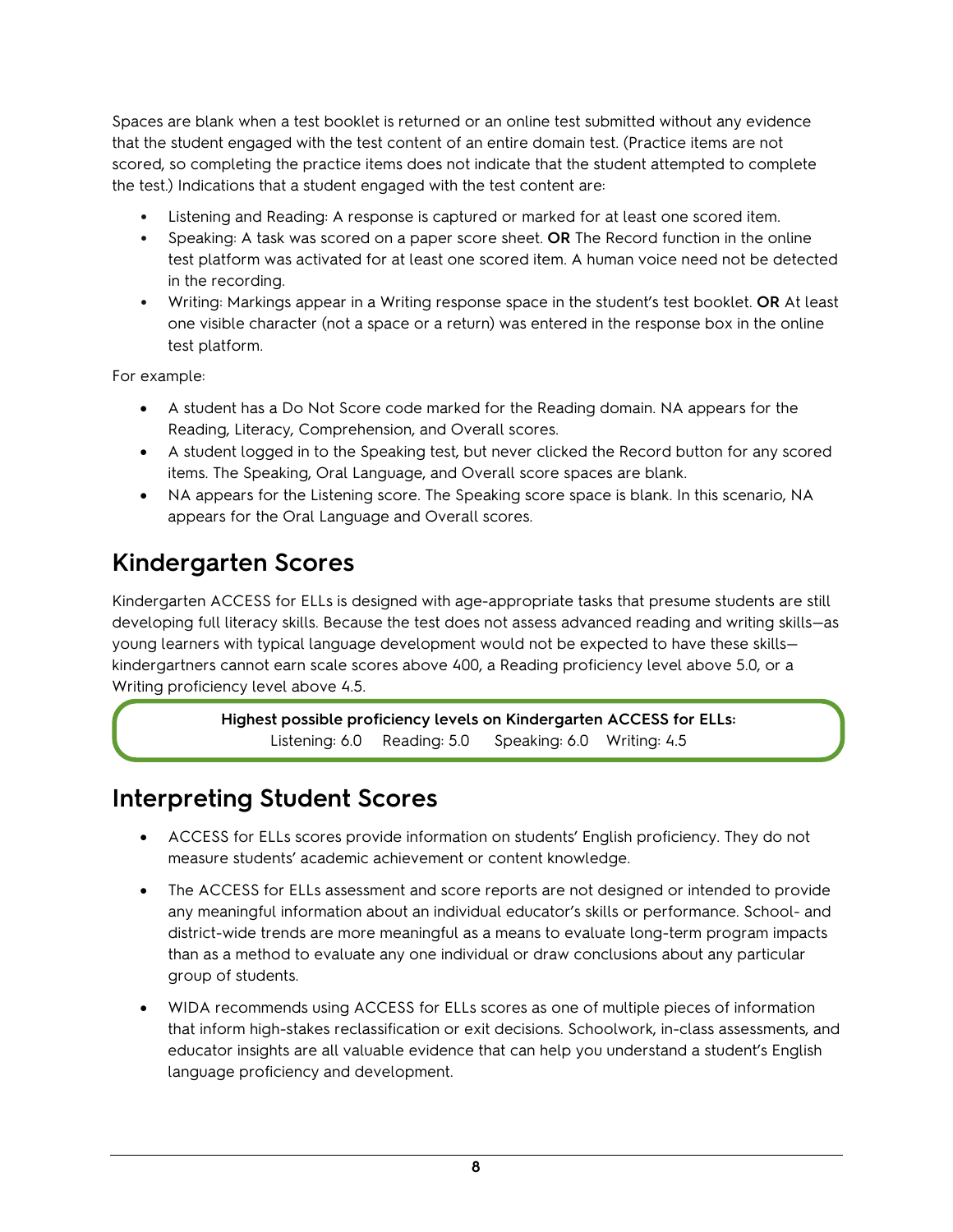**State education agencies set reclassification policies, which include determining exit criteria and establishing guidelines for the use of ACCESS for ELLs scores.**

## <span id="page-9-0"></span>**Understanding Student Growth**

Both proficiency levels and scale scores can help you understand student growth year over year. Proficiency levels are a practical way to understand students' skills, while scale scores offer a more nuanced measure of how much a student's language use and control is changing. As you review ACCESS for ELLs scores and consider student growth, keep the following information in mind:

- A student's foundation in a home or primary language is a good predictor of English language development. For example, a student with a strong literacy background in a home language is likely to acquire literacy in English at a quicker pace than a student with beginning levels of home language literacy.
- The pace of language development is different for each individual. It is common for younger students and those at beginner proficiency levels to make progress more quickly than older students and those at more advanced proficiency levels.
- Students rarely acquire proficiency across domains at the same pace. Often, oral language skills (listening and speaking) develop faster than literacy skills (reading and writing). At the same time, receptive language skills (listening and reading) often develop faster than productive language skills (speaking and writing). Every student's growth is different, but it's not unusual that students need longer to develop skills in Writing than in any other domain.

#### **Multiple consecutive years of data are necessary to analyze student growth.**

Consider the first year a student takes ACCESS for ELLs as an opportunity to establish a baseline of test performance. Results from the second year can show growth, and only with three years or more of test results can you see trends in the student's language development.

ACCESS for ELLs scores from 2016–2017 and after can be analyzed together and compared. **Scores from before 2016–2017 are not comparable to the scores of subsequent tests.** Consult your state education agency for guidance on working with test scores from 2016–2017 and prior test administration years.

#### **Consider 2022 scores carefully.**

Many students experienced an unusual 2021–2022 school year due to COVID-19. While the test and the meaning of scores remain the same, many variables could impact how this year's scores relate to previous and subsequent scores. For example, testing schedules and remote learning might affect scores in ways WIDA can't yet analyze.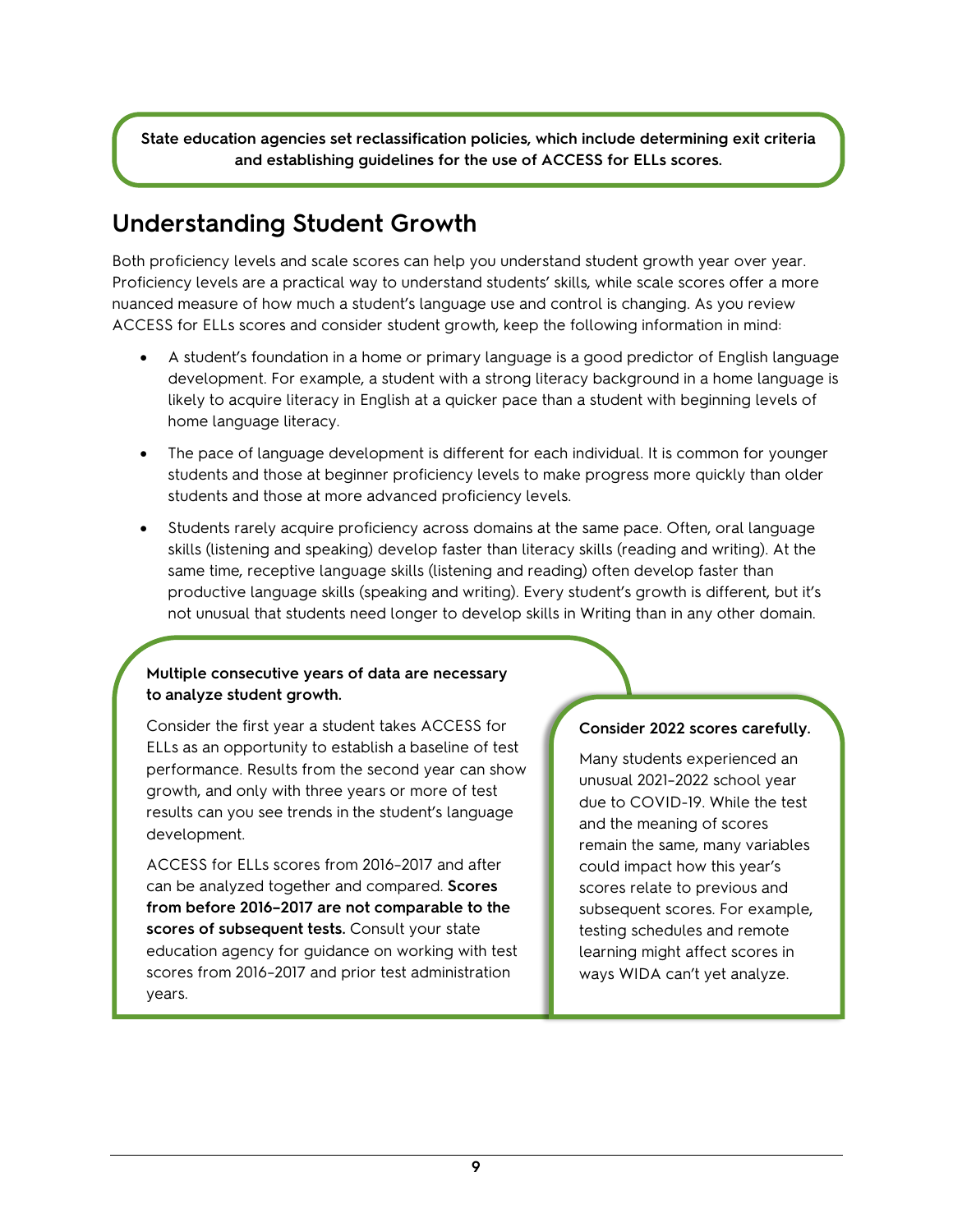## <span id="page-10-0"></span>**Group Scores**

## <span id="page-10-1"></span>**Student Roster Report**

The Student Roster Report contains information on a group of students within a single school and grade. Like the Individual Student Report, the Student Roster Report provides scale scores and proficiency levels for individual language domains and composite areas for each student, giving teachers, administrators, and program coordinators and directors an overview of their students' English language skills and a place to look for patterns in student performance.

#### **Use the Student Roster Report…**

- **…** to identify patterns in student performance. Consult with colleagues about factors that might explain similarities and differences in how various groups of students perform.
- **…** to verify that student scores reflect reasonable expectations. For example, you can expect that students new to an English medium school context or who have had limited or interrupted formal schooling will be at the lower end of the scale. For students with particularly high scores, consider whether their classroom engagement and schoolwork further indicate that they might be ready to exit language support programs.
- **…** to group students for instructional planning or classroom support purposes.
- **…** to develop school and district improvement plans or educator professional development opportunities that target the areas in which students are struggling.

ACCESS for ELLs Paper features two separate test forms for each grade-level cluster, an easier one (Tier A) and a more challenging one (Tier B/C).

<span id="page-10-2"></span>ACCESS for ELLs Online features adaptive Listening and Reading tests, meaning students see easier or harder questions based on their performance. The tier shown on score reports reflects the average difficulty level of the questions the student answered.

The ACCESS for ELLs Speaking test is unique in offering a Pre-Tier A level. This test, intended specifically for newcomer students, doesn't allow students to earn a proficiency score above

| level 1. | <b>WIDA</b><br><b>ACCESS for ELLs<sup>®</sup></b><br>English Language Proficiency Test |             |                |                | <b>Torres, Carlos</b><br>Birth Date:   Grade: 04<br>Tier: A<br>District ID: WS99999   State ID: 1 |                              |                 |                |               |            |
|----------|----------------------------------------------------------------------------------------|-------------|----------------|----------------|---------------------------------------------------------------------------------------------------|------------------------------|-----------------|----------------|---------------|------------|
|          |                                                                                        |             |                |                | <b>Listening</b>                                                                                  | <b>Student Roster Report</b> | <b>Speaking</b> |                | Reading       |            |
|          | <b>Individual Student Rep</b>                                                          | <b>Tier</b> | <b>Cluster</b> | Scale<br>Score | Prof<br>Level                                                                                     | Scale<br>Score               | Prof<br>Level   | Scale<br>Score | Prof<br>Level | Sca<br>Sco |
|          |                                                                                        | А           |                | 352            | 6.0                                                                                               | 391                          | 5.7             | 352            | 6.0           | 31         |
|          |                                                                                        | А           |                | 228            | 1.9                                                                                               | 391                          | 5.7             | 273            | 2.4           | 36         |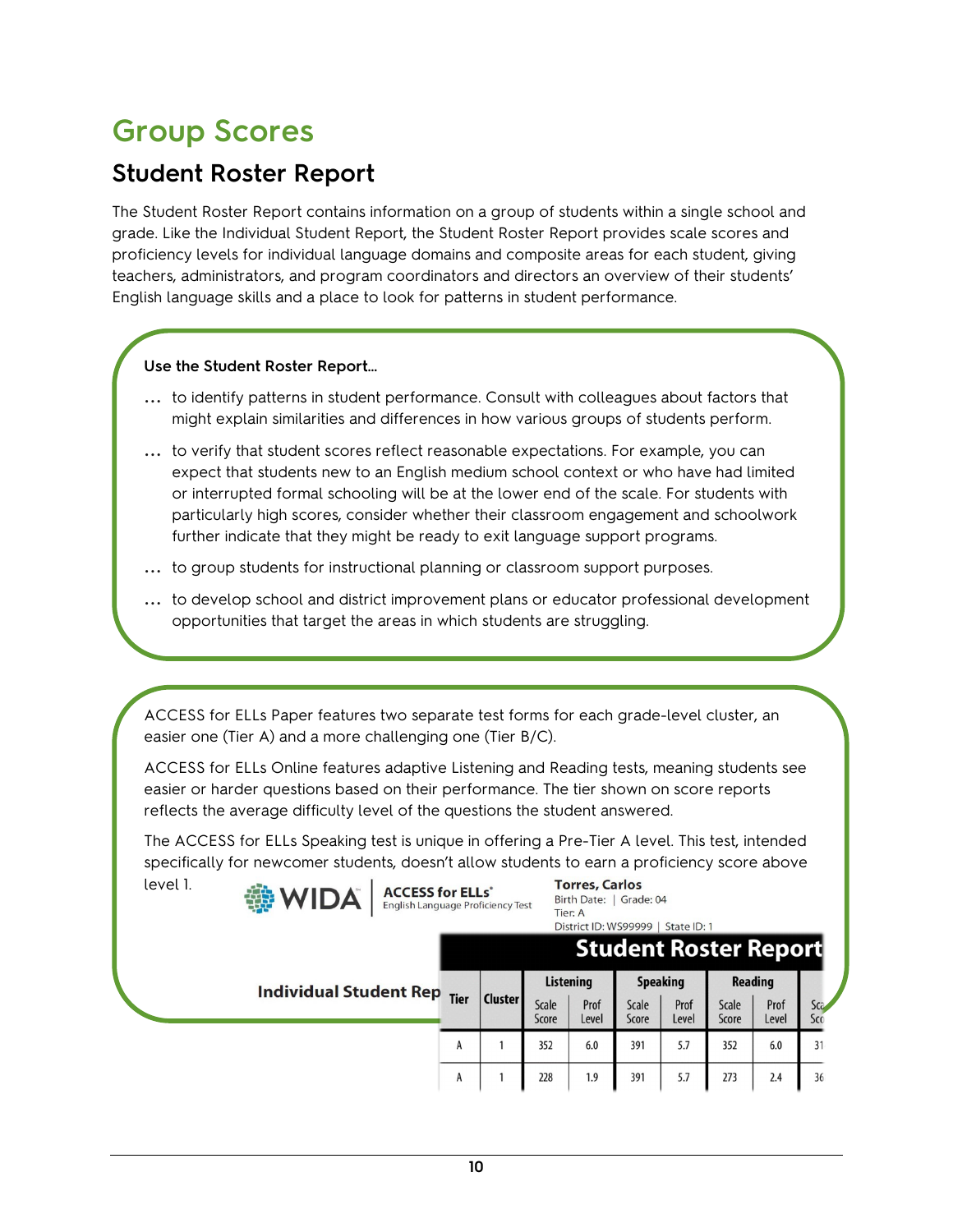## **Frequency Reports**

Frequency reports provide a snapshot of a particular student population. Available for individual schools, districts, and states, these reports show the number and percentage of students in each grade to attain each proficiency level. In addition, the reports provide the highest and lowest scale scores attained in each of the four language domains. (The individual students who earned these high and low scores are not identified.)

Administrators, program coordinators and directors, and boards of education can review frequency reports as they plan the type and amount of English language support services their schools, districts, or states will offer. In combination with educator input and the results of content assessments, frequency reports can help high-level decision and policy makers compare the progress and success of ELL students to that of former ELLs and their English-proficient peers.

Frequency reports do not show the performance of individual students. Instead, they show the performance of a group of students using both real numbers of test-takers and percentages of the total test-taker population. Be sure to use both of these numbers as you consider student performance. Percentages are a useful way to compare populations of different sizes. However, a small population size can distort percentage results—knowing that 100% of students achieved a particular proficiency level isn't all that meaningful if the population size is 1.

As with all student achievement reports, keep in mind that context is crucial. When you share frequency reports with decision makers, also provide information about the student population, such as the variety of backgrounds students bring to your school, district, or state in terms of languages, cultures, and experiences. The frequency report itself cannot explain why students are distributed as they are among the proficiency levels. For example, it's not unusual for a school with many new students or a particularly mobile or linguistically diverse population to have more students at beginning proficiency levels than another school with an equally strong English language support program but a more stable and homogeneous student population.

What next? Now that you're an expert in student score reports, revisit the [Understanding Scores](#page-2-1) section of this document for links to resources that can help you connect test scores to classroom practices!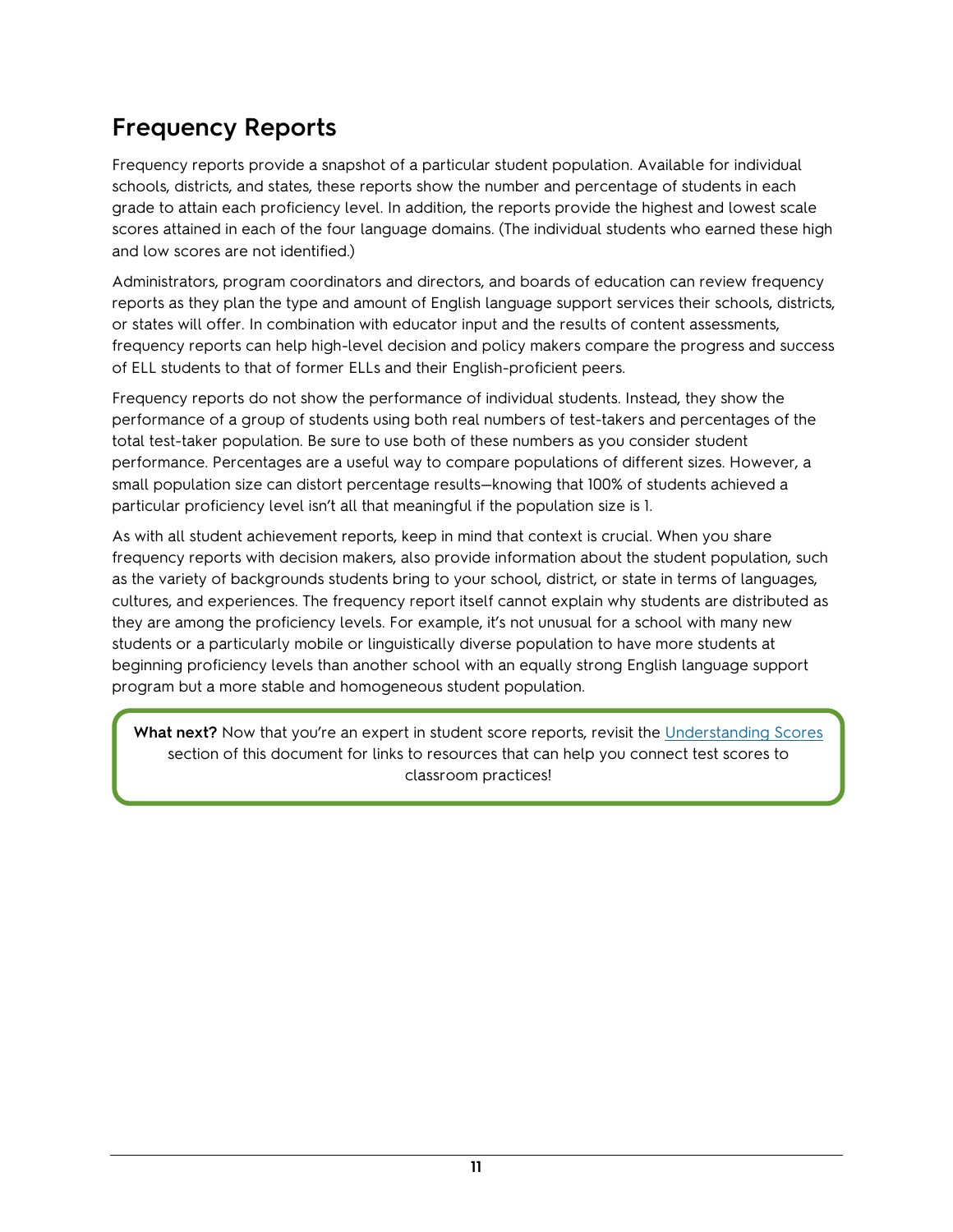

#### <span id="page-12-0"></span>**LISTENING**

| Level | Students at this level generally can                                                                                                                                                                                                                                                                                                                                                                               |  |  |  |  |
|-------|--------------------------------------------------------------------------------------------------------------------------------------------------------------------------------------------------------------------------------------------------------------------------------------------------------------------------------------------------------------------------------------------------------------------|--|--|--|--|
| 6     | understand oral language in English and participate in all academic classes, for example:<br>Synthesize information from multiple speakers<br>$\bullet$<br>Recognize language that conveys information with precision and accuracy<br>$\bullet$<br>Create models or visuals to represent detailed information presented orally<br>$\bullet$<br>Identify strengths and limitations of different points of view<br>٠ |  |  |  |  |
| 5     | understand oral language in English and participate in all academic classes, for example:<br>Expand on others' ideas<br>$\bullet$<br>Distinguish events, people, or situations from oral descriptions<br>$\bullet$<br>Recall key information and details about processes or concepts discussed orally<br>$\bullet$<br>Identify examples and reasons that support an opinion or viewpoint<br>$\bullet$              |  |  |  |  |
| 4     | understand oral language in English related to specific topics in school and can<br>participate in class discussions, for example:<br>Exchange information and ideas with others<br>Connect people and events based on oral information<br>٠<br>Apply key information about processes or concepts presented orally<br>$\bullet$<br>Identify positions or points of view on issues in oral discussions              |  |  |  |  |
| 3     | understand oral language related to specific common topics in school and can participate<br>in class discussions, for example:<br>Connect spoken ideas to own experiences<br>Find, select, and order information from oral descriptions<br>٠<br>Identify the causes and effects of events or situations discussed orally<br>٠<br>Classify pros and cons of issues in discussions<br>$\bullet$                      |  |  |  |  |
|       | understand oral language related to specific familiar topics in school and can participate<br>in class discussions, for example:<br>Identify main topics in discussions<br>Categorize or sequence information presented orally using pictures or objects<br>Follow short oral directions with the help of pictures<br>Sort facts and opinions stated orally                                                        |  |  |  |  |
| 1     | understand oral messages that include visuals and gestures and may contain a few<br>everyday words or phrases in English, for example:<br>Recognize familiar words and phrases in conversations<br>٠<br>Match information from oral descriptions to objects, figures, or illustrations<br>Follow one-step oral directions<br>Show agreement or disagreement with oral statements                                   |  |  |  |  |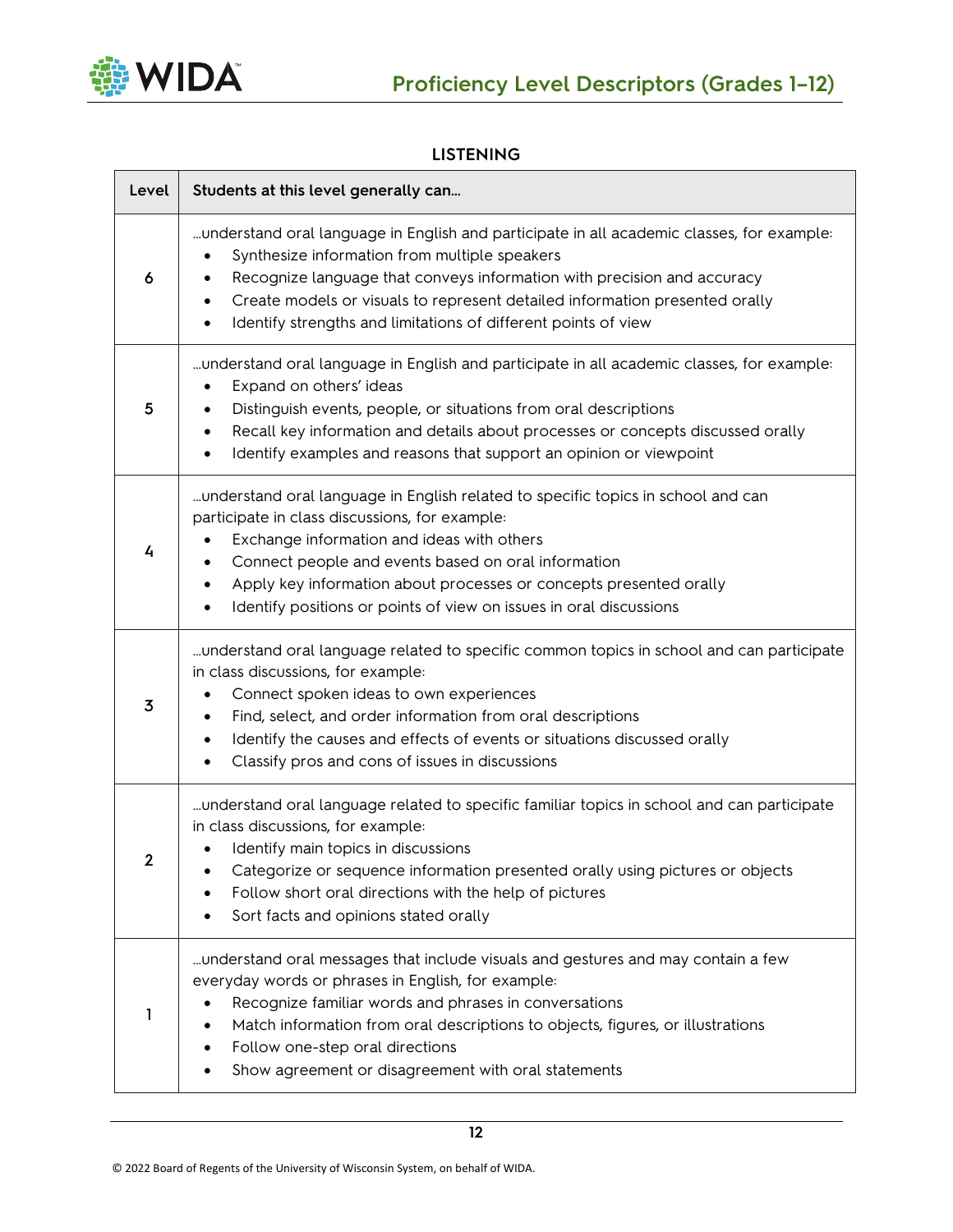

| Level          | Students at this level generally can                                                                                                                                                                                                                                                                                                       |
|----------------|--------------------------------------------------------------------------------------------------------------------------------------------------------------------------------------------------------------------------------------------------------------------------------------------------------------------------------------------|
| 6              | use English to communicate orally and participate in all academic classes, for example:<br>React and respond to multiple points of view<br>Organize and present research-based information<br>Clarify how or why something happens<br>$\bullet$<br>Persuade others based on opinions, examples, and reasons                                |
| 5              | use English to communicate orally and participate in all academic classes, for example:<br>Discuss the causes and impact of events<br>Summarize and relate information<br>Present and justify ideas showing how or why<br>$\bullet$<br>Express and defend opinions backed by examples and reasons                                          |
| 4              | communicate orally in English using language related to specific topics in school and<br>can participate in class discussions, for example:<br>Compare stories, issues, and concepts<br>٠<br>Paraphrase and summarize information<br>٠<br>State ideas to show how or why with examples<br>٠<br>Give opinions supported by detailed reasons |
| $\overline{3}$ | communicate ideas and details orally in English using several connected sentences and<br>can participate in short conversations and discussions in school, for example:<br>Relate stories or events<br>Share ideas and provide details<br>$\bullet$<br>Describe processes or procedures<br>٠<br>Give opinions with reasons<br>٠            |
| $\mathbf{2}$   | communicate ideas and information orally in English using language that contains short<br>sentences and everyday words and phrases, for example:<br>Share about what, when, or where something happened<br>Compare objects, people, pictures, and events<br>٠<br>Describe steps in cycles or processes<br>٠<br>Express opinions            |
| 1              | communicate orally in English using gestures and language that may contain a few<br>words, for example:<br>Ask and answer simple questions about what, when, or where something happened<br>٠<br>Name familiar objects, people, and pictures<br>Show how to solve problems using words and gestures<br>Express personal preferences        |

#### **SPEAKING**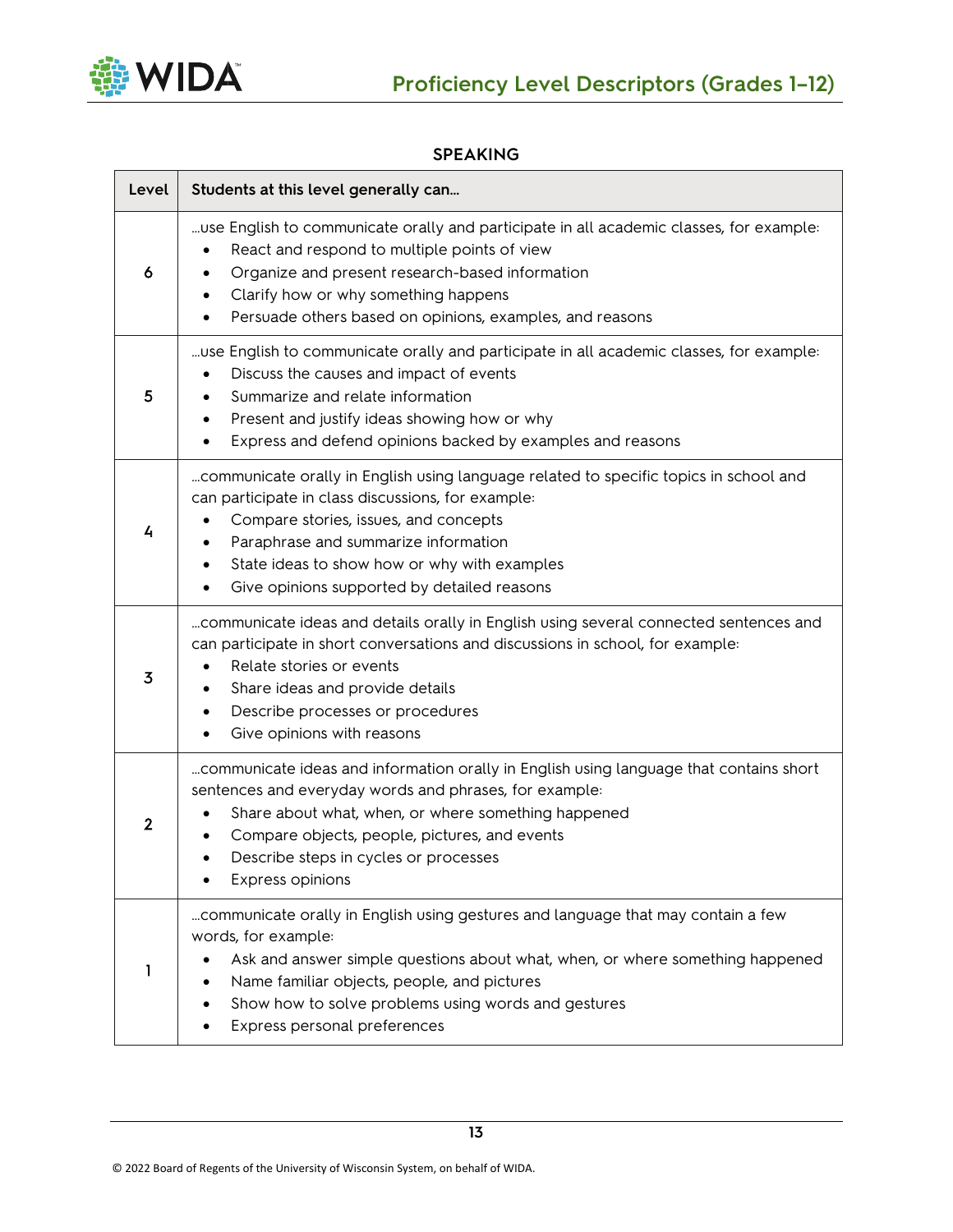

#### **READING**

| Level          | Students at this level generally can                                                                                                                                                                                                                                                                                                                                                                                         |
|----------------|------------------------------------------------------------------------------------------------------------------------------------------------------------------------------------------------------------------------------------------------------------------------------------------------------------------------------------------------------------------------------------------------------------------------------|
| 6              | understand written language in English from all academic classes, for example:<br>Evaluate written information from various sources of information<br>Conduct research and synthesize information from multiple sources<br>Distinguish various processes based on details in written texts<br>٠<br>Recognize different ideas, claims, and evidence about a variety of issues                                                 |
| 5              | understand written language in English from all academic classes, for example:<br>Summarize information on a variety of topics and for a variety of purposes<br>Compare ideas and information across various texts<br>٠<br>Identify causes, effects, and consequences of events from written information<br>Recognize claims and supporting evidence around specific issues or concepts                                      |
| 4              | understand written language related to specific topics in school, for example:<br>Distinguish viewpoints and justifications described in editorials and other written<br>$\bullet$<br>texts<br>Identify main ideas and details in informational and fictional texts<br>Recognize biases and diverse perspectives in written text<br>٠<br>Connect claims, evidence, and examples in a variety of written sources              |
| $\overline{3}$ | understand written language related to common topics in school and can participate in<br>class discussions, for example:<br>Classify main ideas and examples in written information<br>Identify main information that tells who, what, when, or where something happened<br>$\bullet$<br>Identify steps in written processes and procedures<br>٠<br>Recognize language related to claims and supporting evidence<br>٠        |
| $\mathbf{2}$   | understand written language related to specific familiar topics in school and can<br>participate in class discussions, for example:<br>Identify main ideas in written information<br>Identify main actors and events in stories and simple texts with pictures or graphs<br>٠<br>Sequence pictures, events, or steps in processes<br>Distinguish between claim and evidence statements                                       |
|                | understand written texts that include visuals and may contain a few words or phrases in<br>English, for example:<br>Interpret information from graphs, charts, and other visual information<br>Comprehend short text with illustrations and simple and familiar language<br>Identify steps in processes presented in graphs or short texts with illustrations<br>Identify words and phrases that express opinions and claims |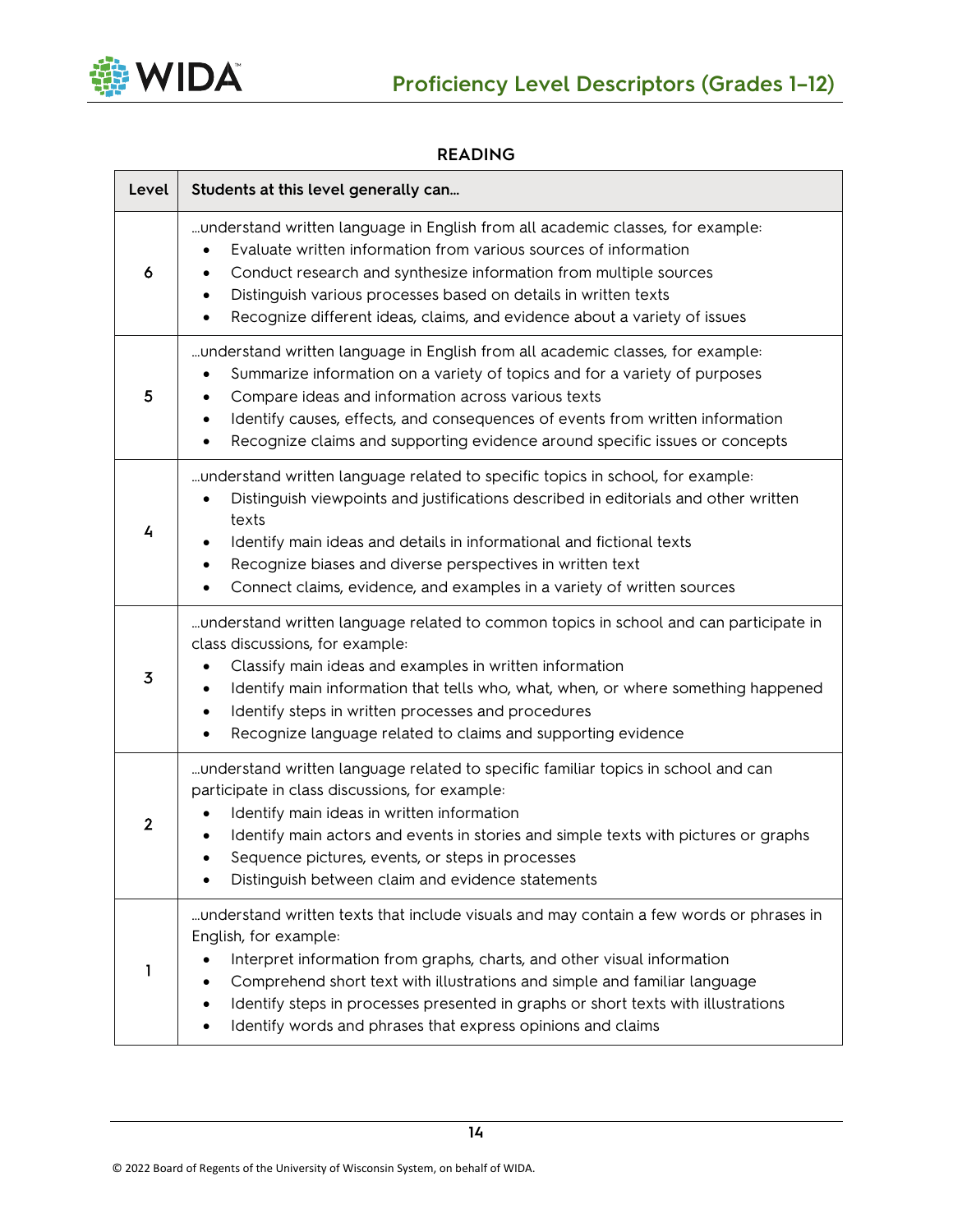

#### **WRITING**

| Level        | Students at this level generally can                                                                                                                                                                                                                                                                                                                                                                                                       |  |  |  |  |  |
|--------------|--------------------------------------------------------------------------------------------------------------------------------------------------------------------------------------------------------------------------------------------------------------------------------------------------------------------------------------------------------------------------------------------------------------------------------------------|--|--|--|--|--|
| 6            | communicate in writing in English using language from all academic classes, for<br>example:<br>Produce clearly organized commentaries and editorials on various issues<br>Elaborate narratives with rich, descriptive language and complex organization<br>Create formal written reports on a variety of issues, ideas, and information<br>٠<br>Produce well-organized persuasive essays using complex and technical language<br>$\bullet$ |  |  |  |  |  |
| 5            | communicate in writing using language from all academic classes, for example:<br>Create detailed opinion pieces about a variety of topics<br>٠<br>Write summaries of various types of texts<br>Describe causes, effects, and consequences of processes and events<br>$\bullet$<br>Express and defend positions supported by examples and reasons<br>$\bullet$                                                                              |  |  |  |  |  |
| 4            | communicate in writing in English using language related to specific topics in school, for<br>example:<br>Produce papers describing specific ideas or concepts<br>Narrate stories with details of people, events, and situations<br>Create explanatory text that includes details or examples<br>٠<br>Provide opinions supported by reasons with details<br>$\bullet$                                                                      |  |  |  |  |  |
| 3            | communicate in writing in English using language related to common topics in school,<br>for example:<br>Describe familiar issues and events<br>Create stories or short narratives<br>$\bullet$<br>Describe processes and procedures with some details<br>٠<br>Give opinions with reasons in a few short sentences<br>$\bullet$                                                                                                             |  |  |  |  |  |
| $\mathbf{2}$ | communicate in writing in English using language related to familiar topics in school, for<br>example:<br>Describe ideas or concepts using phrases or short sentences<br>Label illustrations describing what, when, or where something happened<br>٠<br>State steps in processes or procedures<br>Express opinions about specific topics or situations                                                                                     |  |  |  |  |  |
| 1            | communicate in writing using visuals and symbols that may contain few words in English,<br>for example:<br>Express ideas or concepts using text and illustrations<br>Share personal experiences through drawings and words<br>Label steps in processes presented in graphs or short texts<br>٠<br>State opinions or preferences through text and illustrations                                                                             |  |  |  |  |  |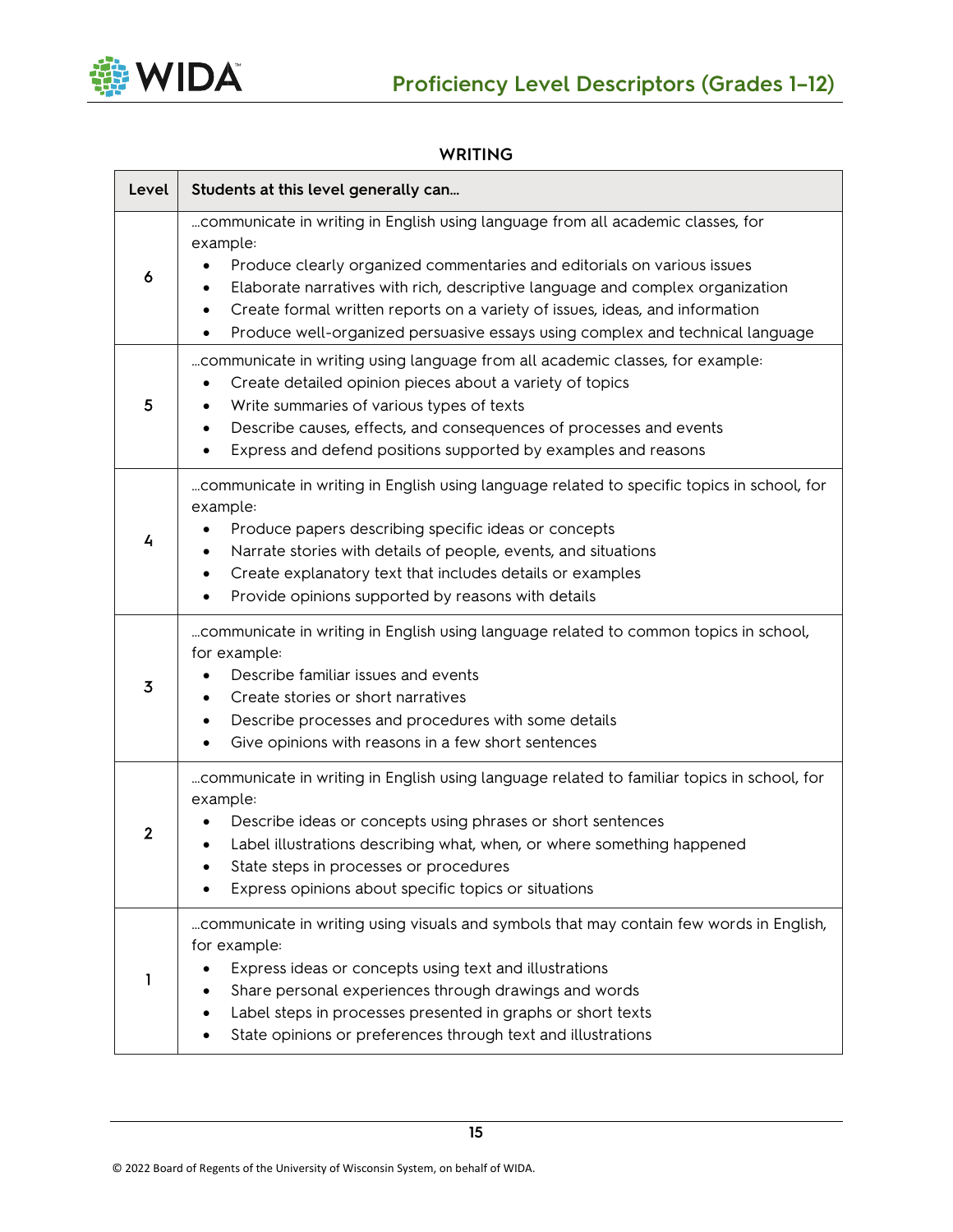

#### **LISTENING**

| Level | Students at this level generally can                                                                                                                             |
|-------|------------------------------------------------------------------------------------------------------------------------------------------------------------------|
| 6     | understand detailed stories and ideas related to a variety of topics and situations,<br>including language with multiple meanings and original language          |
| 5     | understand stories, messages, or directions and detailed information, including technical<br>and specific language related to a variety of topics and situations |
| 4     | understand main ideas and details in stories, messages, or directions, including language<br>specific to particular topics or situations                         |
| 3     | understand ideas and some details in language that is related to school                                                                                          |
| 2     | understand messages or directions involving language related to routines and familiar<br>experiences                                                             |
|       | understand brief messages and short commands                                                                                                                     |

#### **SPEAKING**

| Level          | Students at this level generally can                                                                                                               |
|----------------|----------------------------------------------------------------------------------------------------------------------------------------------------|
| 6              | communicate connected ideas in a variety of situations using language appropriately<br>and taking risks in using language in new and creative ways |
| 5              | specific to the topic or situation                                                                                                                 |
| 4              | communicate ideas using a series of sentences related to the topic                                                                                 |
| 3              | communicate ideas using short sentences related to routines and familiar situations                                                                |
| $\overline{2}$ | communicate ideas using words and phrases related to everyday routines or situations                                                               |
|                | communicate using familiar words, gestures, or body language                                                                                       |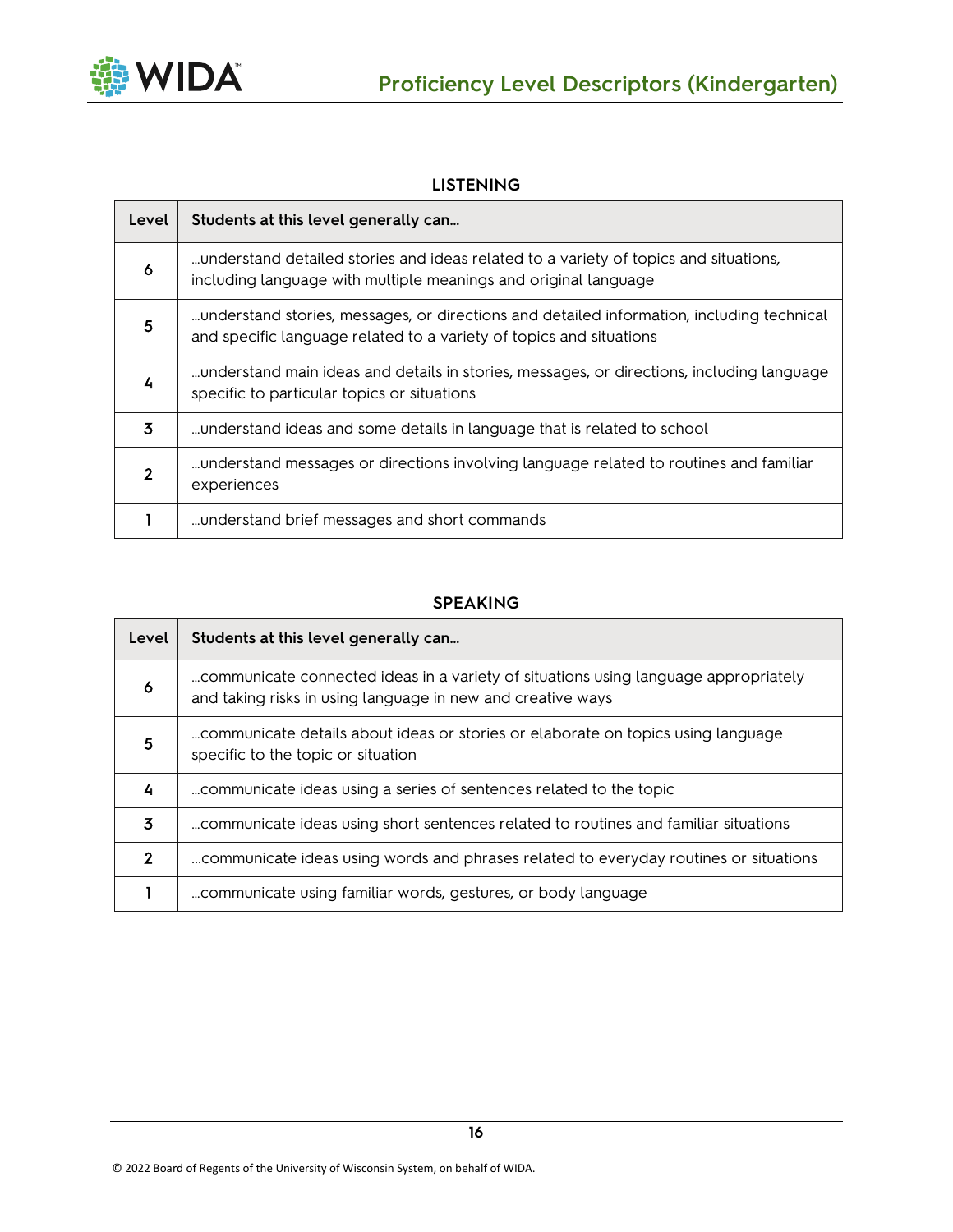

| Level         | Students at this level generally can                                               |
|---------------|------------------------------------------------------------------------------------|
| $6*$          | dentify new information and details for a variety of purposes in illustrated text  |
| 5             | identify new information and some details in illustrated text                      |
| 4             | identify main ideas about familiar topics and some details in illustrated text     |
| 3             | identify familiar repetitive language in illustrated text                          |
| $\mathcal{P}$ | identify language represented visually in illustrated text                         |
|               | identify meaning or messages in drawings, symbols, or other visual representations |

#### **READING**

#### **WRITING**

| Level       | Students at this level generally can                                                                  |
|-------------|-------------------------------------------------------------------------------------------------------|
| $6*$        | communicate details about ideas or stories for a variety of purposes and situations                   |
| $5*$        | communicate ideas and information using language related to specific topics and<br>situations         |
| 4           | topics and situations                                                                                 |
| 3           | communicate ideas and information using language related to familiar topics                           |
| $\mathbf 2$ | communicate messages using visual and written language related to everyday routines<br>and situations |
|             | communicate messages using drawings, symbols, or other visual representations                         |

**\*Kindergarten ACCESS for ELLs does not assess advanced literacy skills, so these proficiency levels cannot be earned on the assessment.**